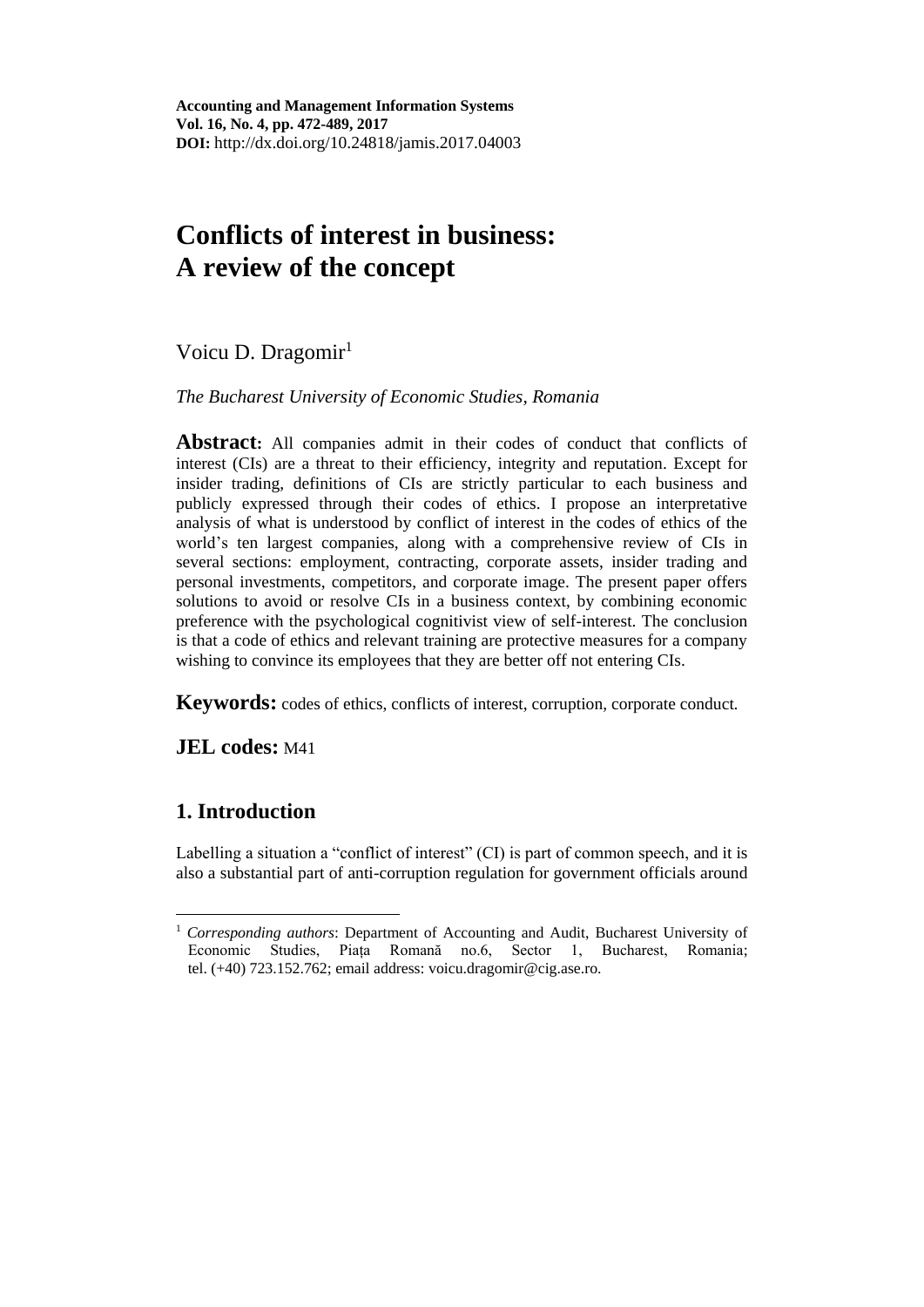the world. In the case of public servants, it is very clear what public interest refers to and what the personal interest is, so that any outside person can describe the conflict. However, in the case of companies, the situation becomes opaque, because the corporate interest cannot be interpreted as public (in the sense of social welfare) and because a majority of firms are born from the founder's entrepreneurial vocation. At least in the first years of a company's existence, we cannot make the difference between the firm's interest (its objective of making profit) and the investors' interest (of obtaining dividends and other pecuniary benefits). In the case of family-owned enterprises, when one member of the family is also the CEO, pecuniary and managerial interests are intertwined, so that CIs are improbable and largely ignored.

When do CIs in business appear? We can assume that they appear gradually, along with the growth of the firm. It is well known that the size of the firm is linked to a specific degree of separation of ownership and control, which is a special case of agency conflict (Jensen & Meckling, 1976). Owners of a firms have a specific pecuniary interest (to protect their investment) and professional managers have a large array of interests, of which some are financial (in terms of compensation), and others are linked to power and prestige. To align the often-divergent interests of the agent and the principal is the main objective of corporate governance theory and practice. There are two main mechanisms of achieving this task: compensation and external supervision. Both of these tools are external ways of dealing with potential CIs, but the philosophy of ethics recommends a third solution: selfsupervision.

The seminal work of Luebke (1987) describes the parameters of a CI, which are intimately linked to agency theory: the existence of the bearer of the CI (the person empowered to act in a fiduciary role), the marks of the conflict (when the fiduciary party has an interest that may be adverse or is likely to become adverse to the interest of the principal or the employer), and the moral prescriptions for dealing with a CI. Here we arrive at the concept of self-supervision or self-regulation. Luebke considers that there is nothing morally wrong with being in a moral dilemma, but it is wrong to willfully enter a conflict of interest or to refuse to resolve it. Also, it is morally wrong to consciously attract someone into a CI.

The recent literature on CIs in business is remarkably thin. Even though one could find contributions focusing on CIs in sport management (Sherry *et al.,* 2007), auditing services (Moore *et al.,* 2006), director stock compensation (Dalton & Daily, 2001), board responsibilities (Sherry & Shilbury, 2009), and institutional investors (Ivanova, 2017), research has ignored the magnitude of this ethical problem in the business world. The original contribution of this paper lays in the classification of CIs in business and on a model predicting when and if a person may enter a conflict of interests. The perspective drawn from the cognitive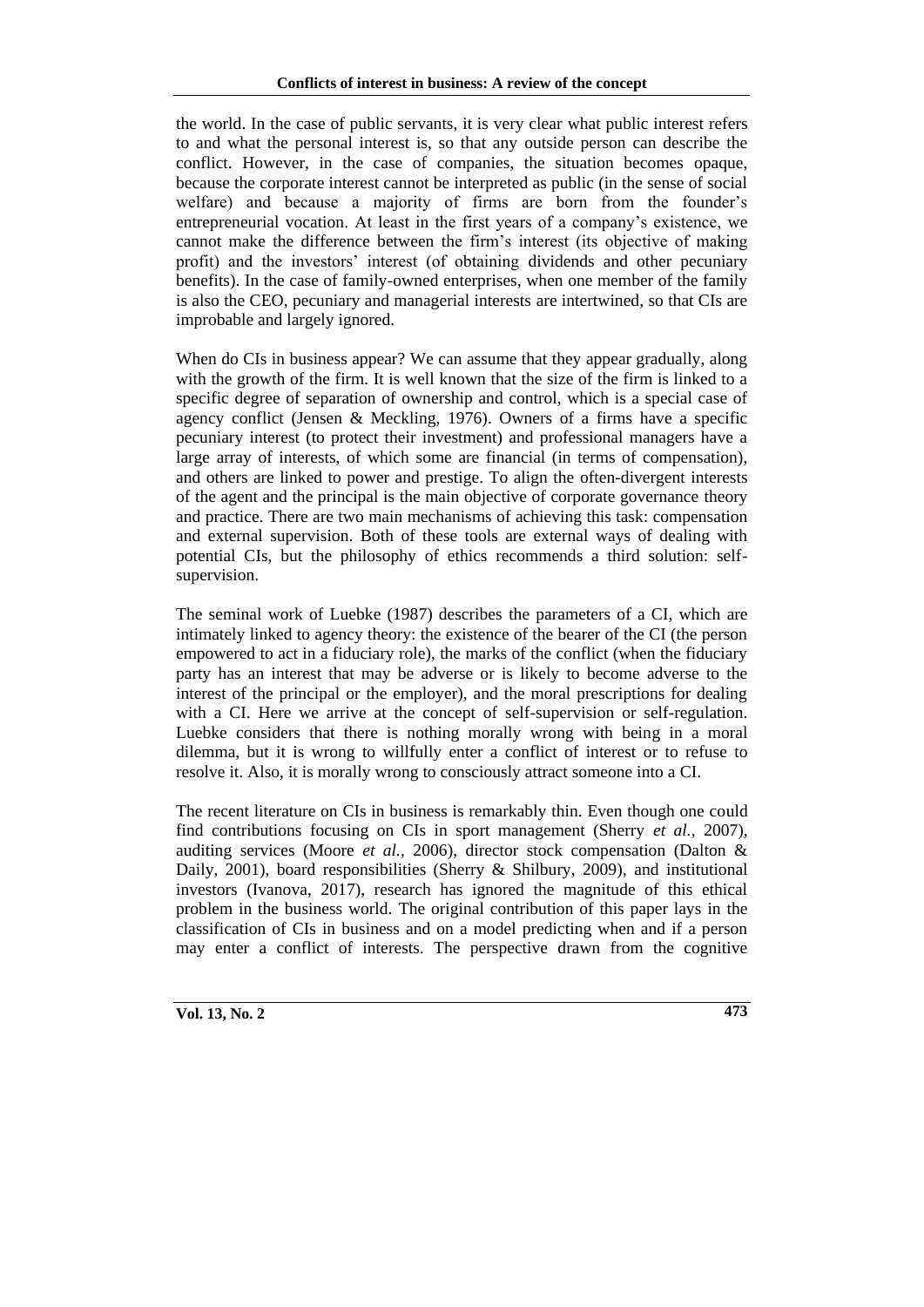psychology literature supports the current findings and extends the discussion of how can people avoid or resolve CIs.

# **2. Conflicts of interest and the corporate objective**

Before attempting to classify the components of CIs in a business context, one more step is necessary: to define the conceptual dimensions of CIs. I will discuss several terms: corporate objective in view of shareholders' interests, the fiduciary duty of corporate employees, and the impact and severity of CIs.

In very broad terms, the corporate objective is value maximization, which works in parallel with social welfare and the accountability of managers and directors (Jensen, 2001). Value maximization *per se* is morally neutral, it is not a wrong or a right to have profit or to record losses. However, the correlates of economic activity are not morally neutral, and this is the main claim of stakeholder theory, which argues that managers should make decisions so as to satisfy or at least not to affect the interests of all stakeholders in a firm. Business ethics is an avenue of action which ensures that all parties' interests are respected, if not maximized.

When talking about the members of an organization, the analysis of CIs is focused on the reciprocal argument: the fiduciary duty of employees is to take into account the interests of the corporation (and eventually those of the investors). At a very basic level, even a false sick leave may have serious consequences if the person taking days off has responsibilities for signing new contracts with important customers. Thus, employees are invested with trust that they will not harm the company by affecting the corporate objective. Officers are also hired by the company: they are nominated by the Board of Directors and their appointment voted by the Annual General Meeting. The social responsibility of an organization is to protect the interests of its members, and the fiduciary responsibility of employees, officers and directors is to work productively and act with integrity in the interest of the firm.

Violations of corporate policies may lead to CIs of varying severity. The rule-ofthumb will be that the higher the responsibilities of the person involved in a CI, the higher the impact of the ethical violation. However, we can assume that certain CIs can have more severe consequences than others, all things being equal. Favoritism can have disastrous consequences when it happens at executive level, but breaches of confidentiality over intellectual propriety are major risks irrespective of who is the person which leaks inside information. It is safe to say that strictly internal CIs have lesser impact than cases which involve competitors, contractors or the financial market, the latter posing significant threats to corporate reputation.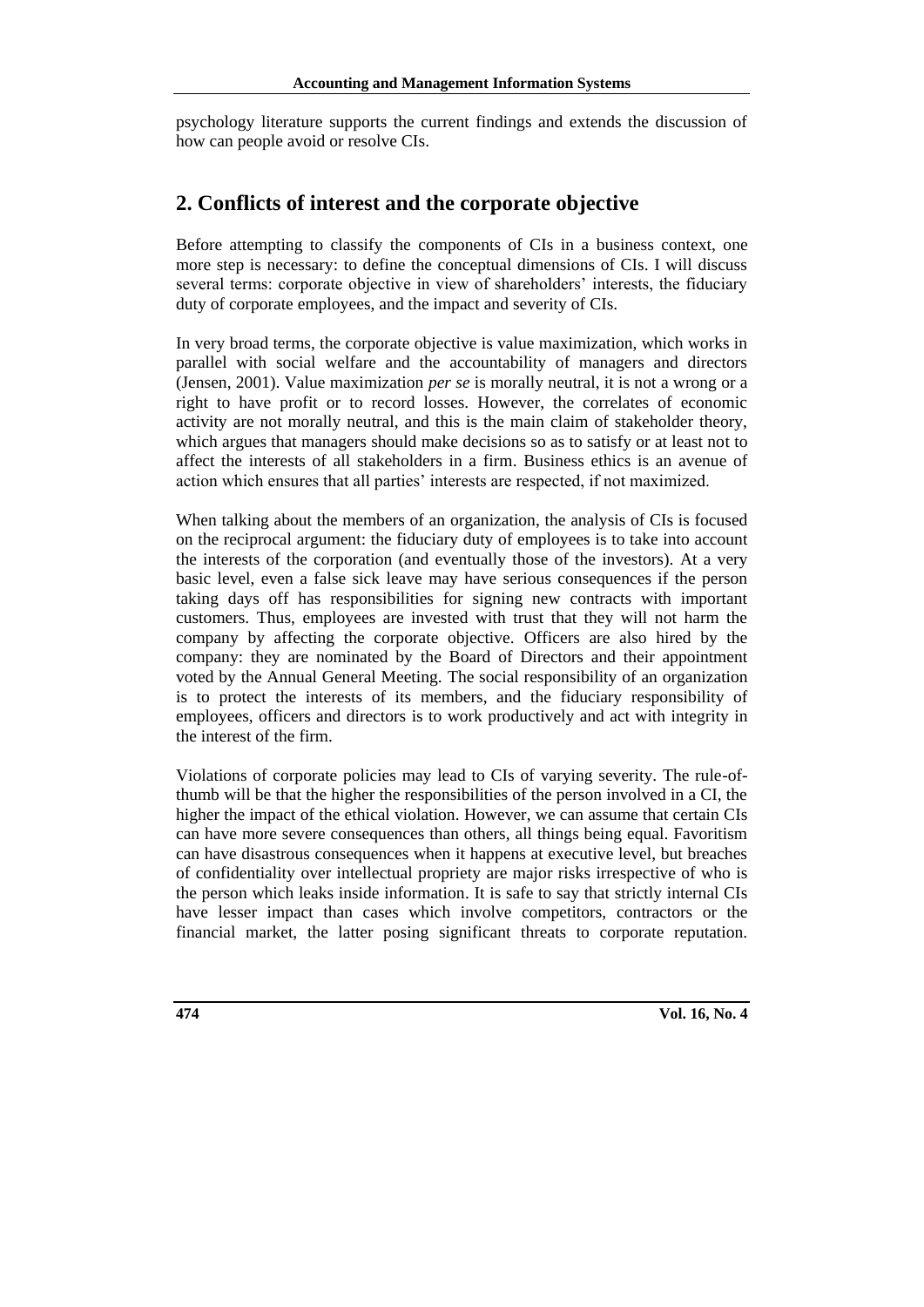However, CIs are rarely strictly internal, so it is impossible to create a hierarchy of CIs based on their assumed severity.

## **3. Methods and results**

I have conducted an interpretative analysis of codes of conduct belonging to the world's top 10 largest companies by market capitalization at the end of 2016 (World Economic Forum, 2017). The codes analyzed for this purpose belong to: Apple – AP<sup>1</sup>, Alphabet (Google) – GO<sup>2</sup>, Microsoft – MS<sup>3</sup>, Berkshire Hathaway –  $BK^4$ , Exxon Mobil –  $XO^5$ , Amazon – AM<sup>6</sup>, Facebook – FB<sup>7</sup>, Johnson and Johnson  $-$  JJ<sup>8</sup>, General Electric  $-$  GE<sup>9</sup>, JPMorgan Chase  $-$  JP<sup>10</sup> (access date for all documents: March 3, 2017).

The main topics discussed under the heading "Conflicts of interest" in the analyzed codes are summarized in *Table 1*. The final row of the table contains the word count for the respective section of the code of ethics. The information is constantly overlapping and the definitions are usually quite similar. However, each company chooses to classify the relevant CIs in differing subchapters, mainly connected to the specifics of the industry and the scope of the code. The categories in *Table 1* are a condensed version of the classifications offered in the codes of ethics.

|                   | AP   | GO   | <b>MS</b> | BK  | X <sub>O</sub> | AM  | FB   | JJ   | GЕ   | JP   |
|-------------------|------|------|-----------|-----|----------------|-----|------|------|------|------|
| Definition        |      |      | V         | ٦   | N              | N   |      |      | V    |      |
| Personal          |      |      |           |     |                |     |      |      |      |      |
| investments       |      |      |           |     |                |     |      |      |      |      |
| Personal finances |      |      |           |     |                |     |      |      |      |      |
| (loans)           |      |      |           |     |                |     |      |      |      |      |
| Outside           |      |      |           |     |                |     |      |      |      |      |
| employment        |      |      |           |     |                |     |      |      |      |      |
| Personal          |      |      |           |     |                |     |      |      |      |      |
| relationships     |      |      |           |     |                |     |      |      |      |      |
| Intellectual      |      |      |           |     |                |     |      |      |      |      |
| property          |      |      |           |     |                |     |      |      |      |      |
| Use of assets and |      |      |           |     |                |     |      |      |      |      |
| products          |      |      |           |     |                |     |      |      |      |      |
| Contracting       |      |      |           |     |                |     |      |      |      |      |
| Gifts / bribes    |      |      | V         |     |                |     |      |      |      |      |
| Competitors       |      |      |           |     |                |     |      |      |      |      |
| Confidentiality   |      |      |           |     |                |     |      |      |      |      |
| Insider trading   |      |      |           |     |                |     |      |      |      |      |
| Social media,     |      |      |           |     |                |     |      |      |      |      |
| publications      |      |      |           |     |                |     |      |      |      |      |
| Word count        | 2619 | 1246 | 838       | 902 | 712            | 309 | 1748 | 2067 | 1490 | 4358 |
|                   |      |      |           |     |                |     |      |      |      |      |

*Table 1.* **A checklist of topics discussed as CIs by sampled companies**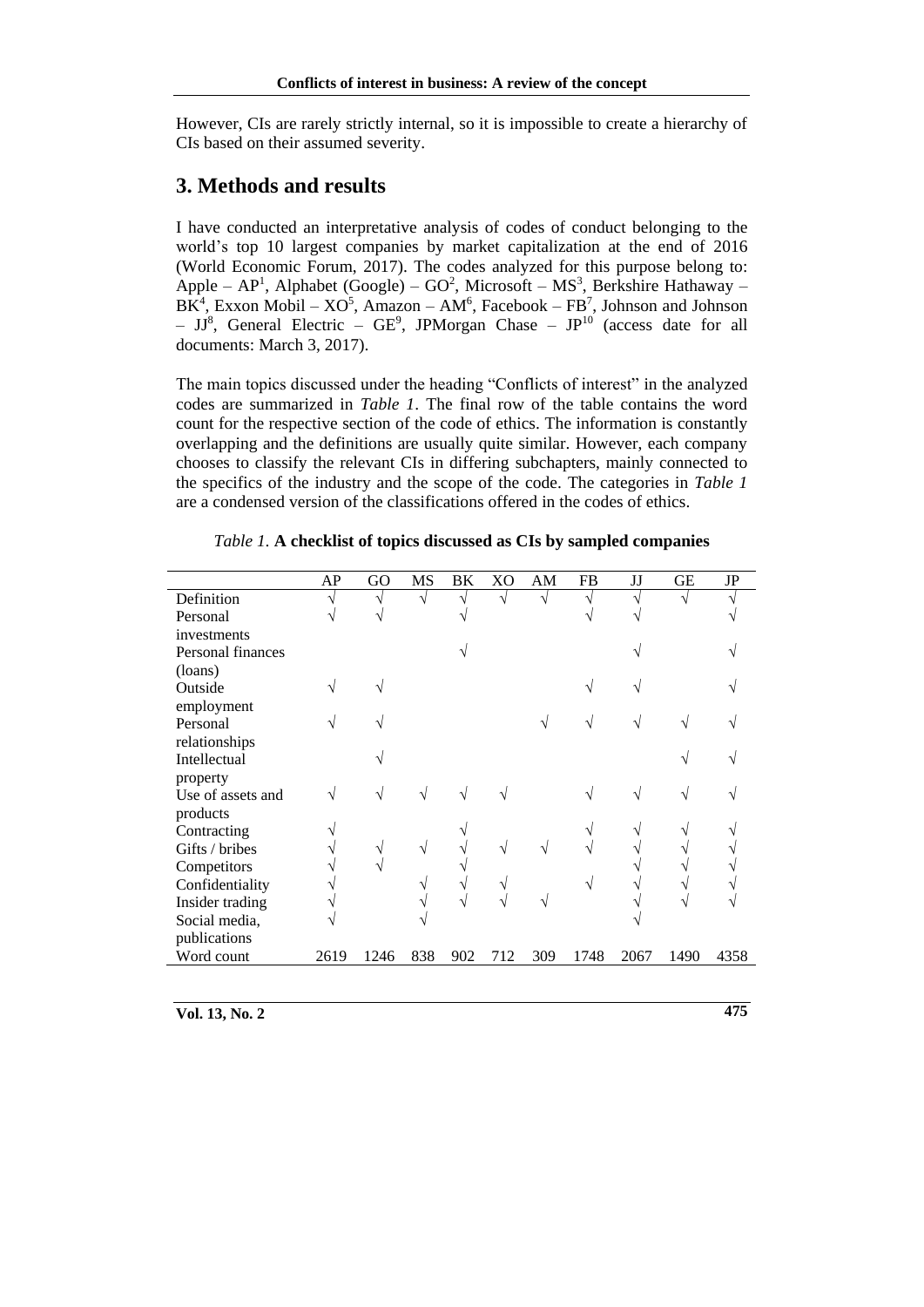The discussion does not focus on CIs specific to the Board of Directors such as: related party transactions, pending or threatened litigation between the directors or officers and the corporation, the actual or potential use of confidential information by the director or officer for unauthorized purposes, insider trading, and outside directorship with unaffiliated parties (either for-profit or nonprofit). The ethical principles applicable to ordinary employees are also relevant for directors and officers, with the observation that the latter have access to much more resources and information than other members of the organization, which expands their responsibility. However, at Board level there are better safeguarding mechanisms, such as the Audit Committee, the existence of independent directors, the involvement of major blockholders and internal whistleblowing.

A visual conceptualization of CIs in business is offered in *Figure 1*, and it is an original aspect of the present research.



#### *Figure 1.* **The most usual manifestations of CIs in business**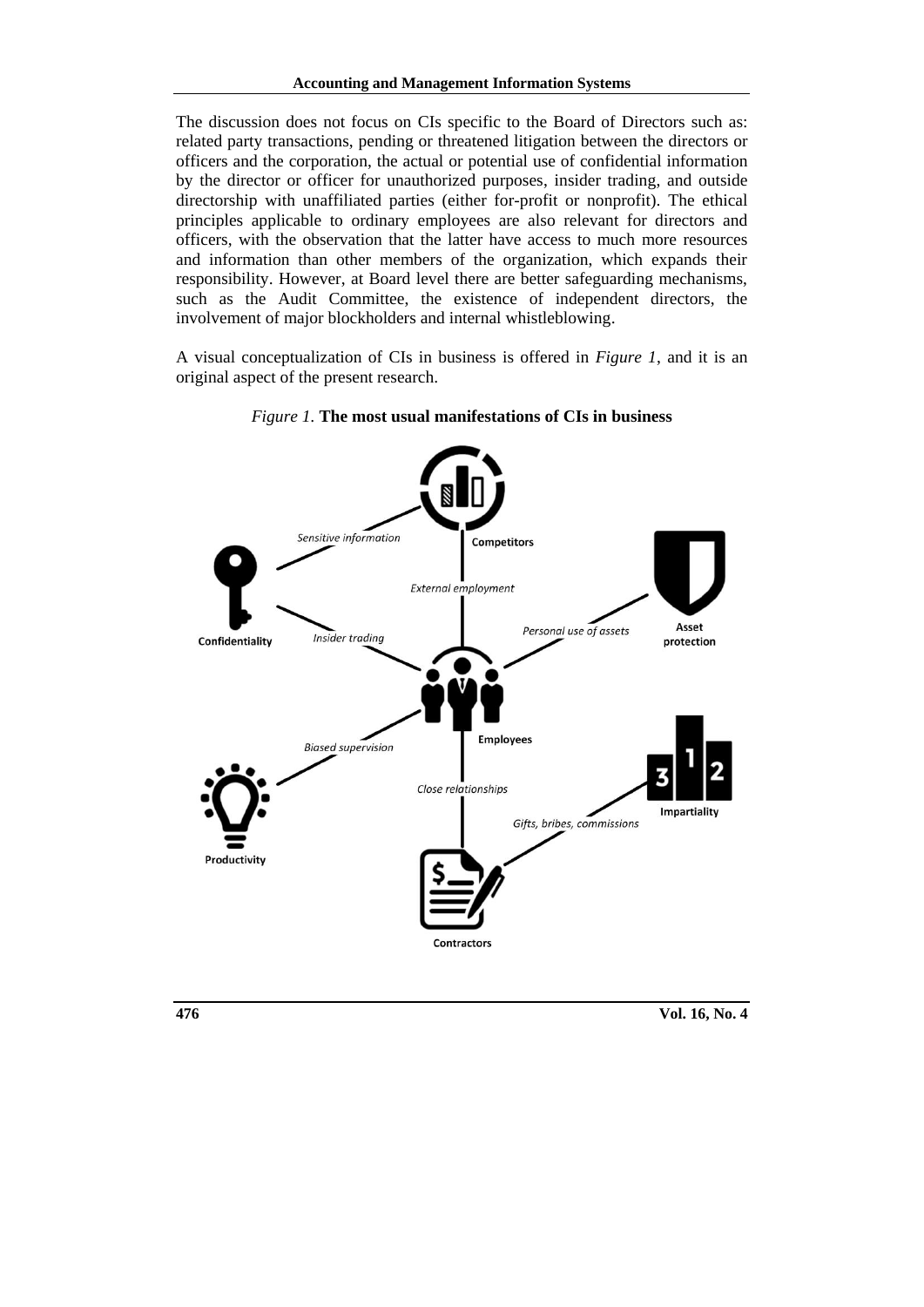The instances of CIs are written in italics, and the employees are at the center of the diagram, because they are the main addressees of code prescriptions. Productivity, asset protection, confidentiality and impartiality in business relationships are the four corporate values which are affected by CIs. On the vertical axis of the diagram one can find the groups of persons usually connected with CIs. The model is descriptive and synthetic, and other combinations or types of CIs are also possible. However, most codes of ethics cited in the following section are centered on these particular aspects of the concept, and mostly on receiving gifts, bribes and commissions. The model omits the CIs induced by our employees in other individuals, such as when offering bribes to public officials.

The following subsections provide a synthetic discussion of the most relevant CIs pertaining to the following areas: employment, contracting, corporate assets, insider trading and personal investments, competition and corporate image. There is a general consensus between codes regarding these ethical aspects, both in the spirit and the letter of the provisions. It is very probable that all analyzed companies also have internal (nonpublic) rules for treating CIs on all the above topics. The following discussion focuses on publicly available guidelines and aims to identify the conflicting interests while evaluating the severity of each case. However, the ethical arguments need to remain in balance, because not all CIs are critical to the profitability of the company, and not all circumstances turn into CIs. The utilitarian principle (Sinnott-Armstrong, 2015) that "all is well when ends well" should be a moderator of the estimated weight of the consequences.

#### **3.1. Employment**

Generally, the CIs linked to employment are internal to the company, but they may have major repercussions, albeit indirectly, on the efficiency and profitability of a company. There are four main aspects of CIs in employment, i.e. nepotism or favoritism in the hiring process, outside employment, biased supervision of family members and romantic relationships in the work place.

*Nepotism* is favoritism shown to relatives, by giving them positions in spite of their competencies. Family members include persons such as a spouse, domestic partner, parent, sibling, child, grandparent, grandchild, aunt or uncle, niece or nephew, cousin, stepchild, stepparent, or in-law. Incompetence destroys value, and nepotism is usually associated with incompetence. Being a member of an organization creates the normal drive to support one's family using the resources of the organization. It is not uncommon for people to try to introduce family members into their organization. This way, undue pressures are put onto the human resources department or on managers to create new jobs, to alter the hiring process or to favor one candidate over another. If we apply the deontological view, nepotism is bad irrespective of the characteristics of the person receiving the favors. In the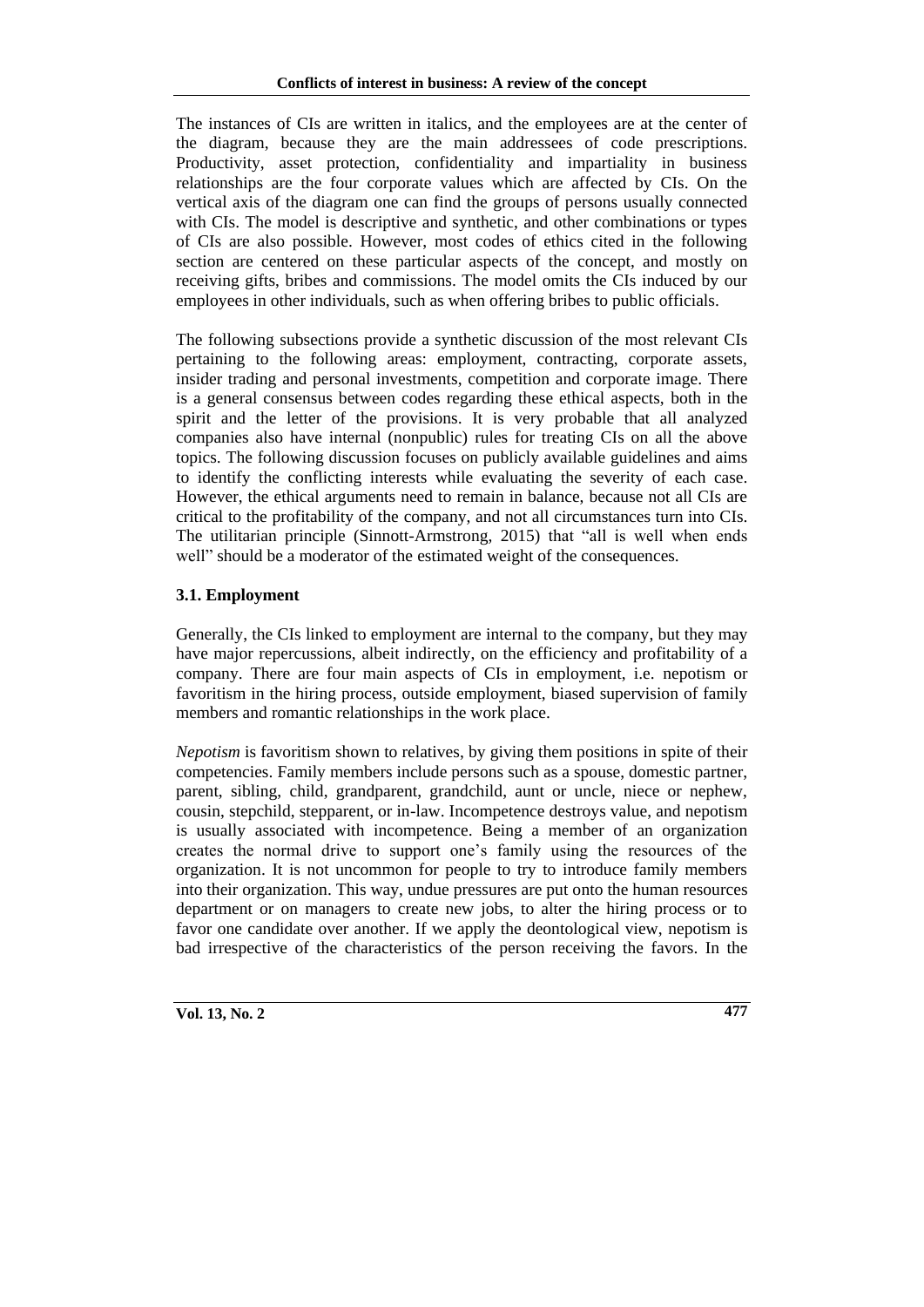teleological (utilitarian) view, nepotism is bad only if the company hires a "bad apple". Codes of ethics adopt the deontological view and prohibit any involvement of company associates in the hiring of their family members, although HR departments may accept recommendations for open positions.

*Outside employment* is mostly prohibited by corporations. They maintain that any other business activities outside working hours will disrupt the quality of the work performed by the employee for the corporation. Some companies do permit other employment or activities, provided these do not conflict in any way with corporate interests. Of course, this is acceptable as long as the outside employment does not involve a supplier, a competitor or customer. In this case, the employment situation creates at least the appearance of a CI because of the breaches of confidentiality that might occur and because of the threat of favoritism in contracting.

Serving on the board of directors for another firm may be an instance of a CI, especially if that firm supplies goods or services to the company or purchases goods and services from the company. Clearly, serving on the board of directors of a competitor is a clear violation of business ethics. While serving on a board of directors for a non-profit organization is generally encouraged and does not require prior approval from the Ethics Office or Corporate Governance Committee, it is important that this position does not interfere with the employee's ability to perform job duties.

*The supervision of family members* in the workplace is a classic example of a CI, which instantly affects all the relationships in the workplace and throws a shade of doubt at all the decisions taken by the supervisor. Basically, no team member in a department trusts that the personnel decisions taken by the team leader are not biased, if the latter is also supervising a family member. Most of the time, these biased decisions imply the unfair distribution of rewards, the overly positive evaluation of employee performance or the allocation of better-paid work (Prendergast & Topel, 1996). Moreover, nepotism create job stress in the workplace and this increases dissatisfaction of the staff about their organization (Arasli & Tumer, 2008).

The above situation is perfectly replicable when the manager and a team member are involved in a *romantic relationship*. The disruptions of workplace morale and the decrease in efficiency may have a major negative impact on productivity and the quality of collaborations. Generally, supervision of family members (here including romantic interests) may be a consequence of favoritism in the hiring process. The consequence of this type of CI is that, once a case like this is tolerated in the organization, it gives proper ground for other employees to follow. Nepotism is a type of "ethical gangrene", because it may slowly and insidiously alter the ethical tissue of an organization, and may become almost impossible to address and eradicate after a certain point.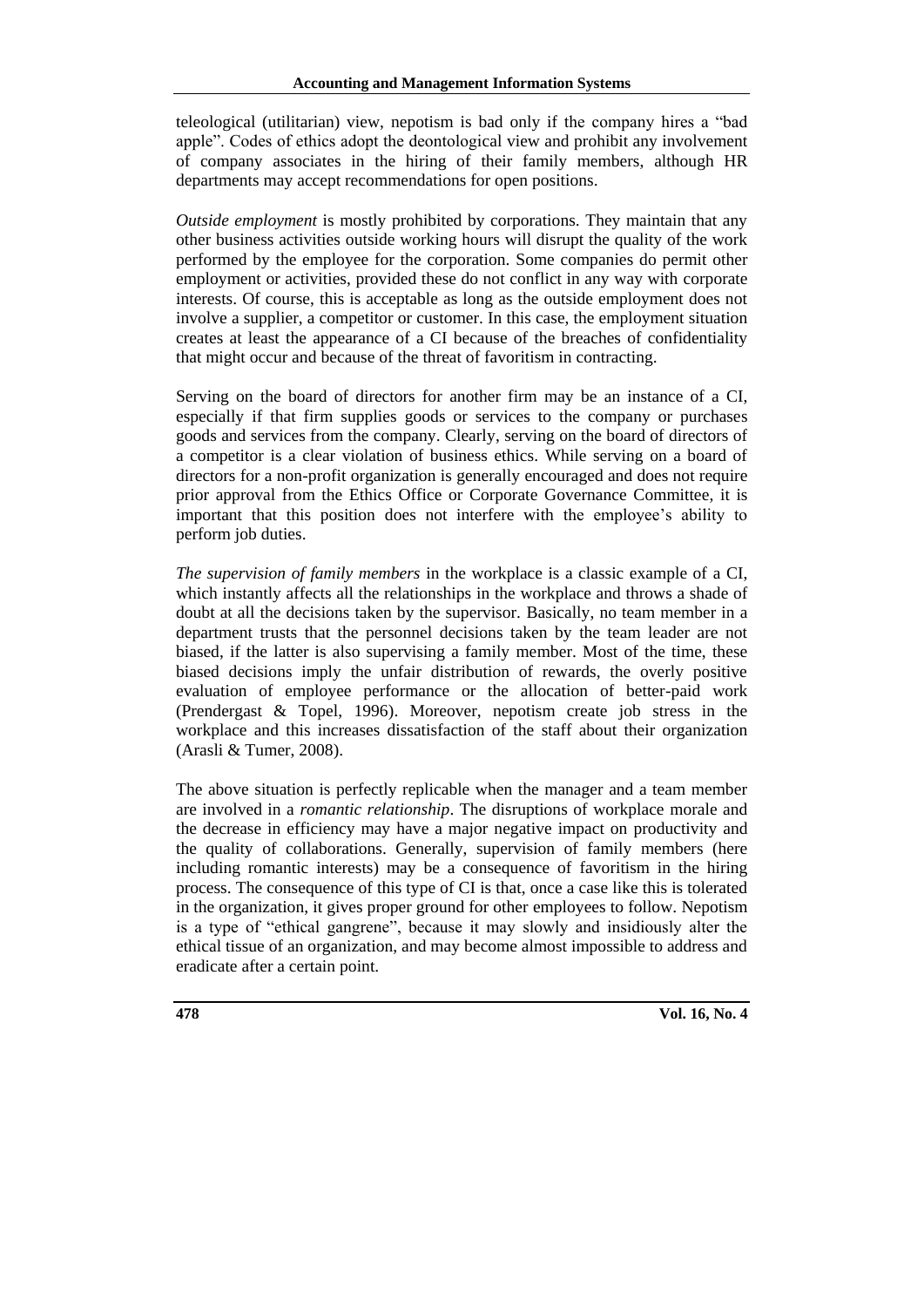Romantic relationships, besides the obvious CIs arising from supervision, can be a fertile ground for harassment and undue pressure. Relationships may grow harmoniously between two people, but in cases of breakup, professional collaboration may be deeply affected and productivity will sour. The company may address this situation before it leads to employment termination, by offering alternative job positions, in separate departments, with as little as possible interaction that may affect the professional involvement.

Companies can be very specific about one "asset" in particular: *the working time of its employees*. Many companies do not permit internet access to social media websites, gaming activity, chatting outside work interests and other typical procrastination attitudes. The rationale behind these measures is that time wasting affects productivity. This is an argument that goes both ways: taking it face value it appears true, because the employee does not perform any relevant task while playing or checking her Facebook; however, this argument does not account for two things: the lack of tasks to be performed and, at the opposite side of the spectrum, the fatigue arising from continuous concentration on work tasks. The full-time employment arrangement, while providing good control over the working time, does not take into consideration the gaps in productivity (idleness), the normal working rhythm of different persons and the time perspective of the individual inclined to procrastinate (Gupta *et al.*, 2012).

### **3.2. Contracting**

To initiate a commercial relationship with family members in the name of the company is a clear instance of self-dealing. It has the appearance and the substance of a CI, because the company's business is detoured towards increasing personal wealth. It is different from facilitating employment for family members, because in commercial deals the resources involved are greater and the risk of making a "bad deal" are also much greater.

*Hidden commissions* are a form of bribery, and are also referred as kickback payments. They occur when a previously contracted agent pays part of an excessive service fee back to the employee who has signed the initial deal. Usually, these repayments are kept secret, because this is a private deal between the agent and the purchasing manager. The excess fee is taken from the company's funds, so the employee is actually tunneling corporate funds into his own pocket. These arrangements are not only unethical, but they can be brought to court if the company cannot recover its damages.

*Business gifts* are extensively discussed in all codes of ethics scrutinized in this paper. Meetings for signing business deals may very well be accompanied by gifts,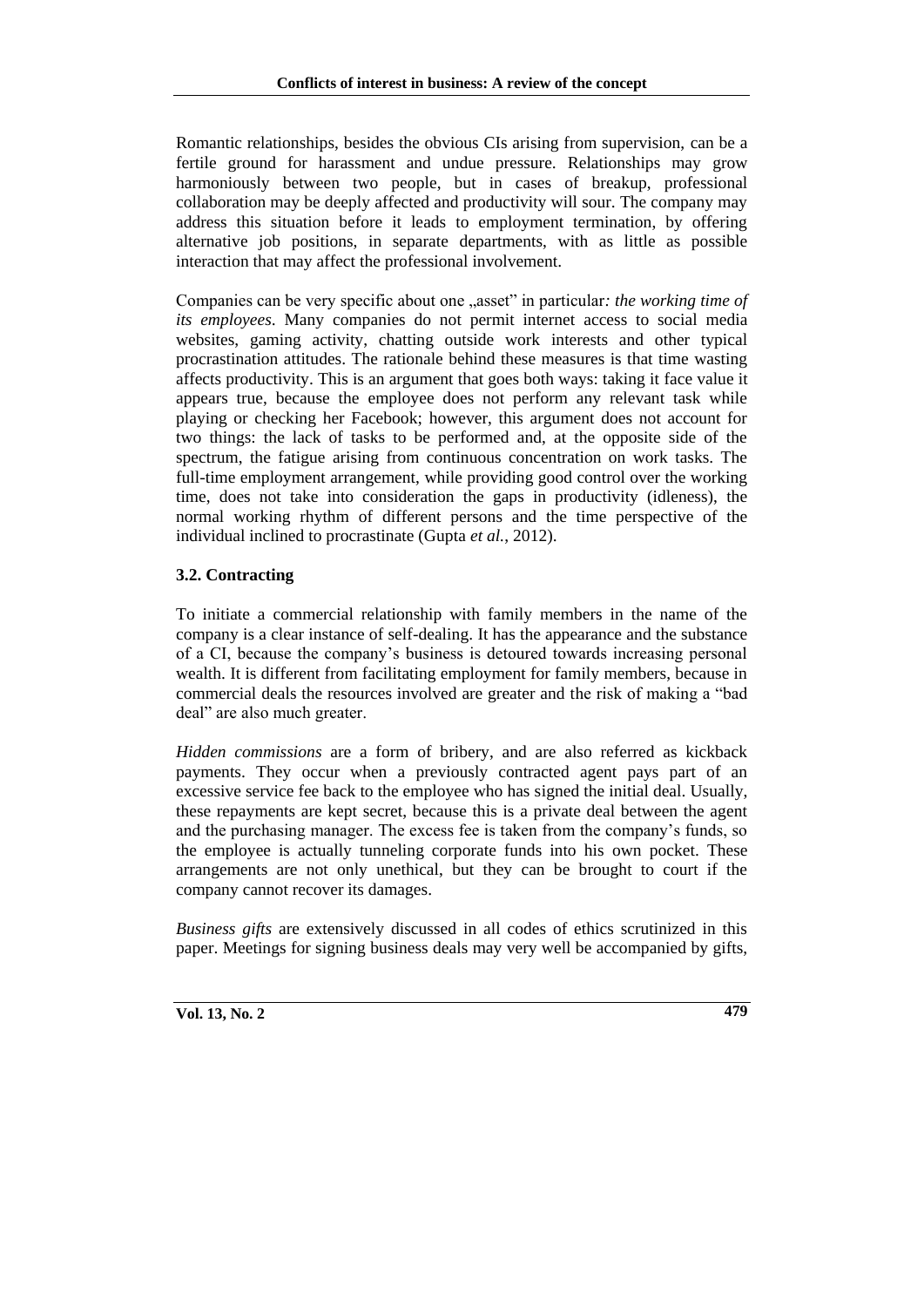entertainment and other courtesies. There are etiquettes and local customs when it comes to business gift giving, as in Japan, where gifts generate an obligation. Arunthanes *et al.* (1994) discuss gift giving in high context cultures with implicit, non-verbal, contextual communication styles (e.g. Japan, Arab and Mediterranean countries) versus the low context cultures which rely on promptness, explicit contracts and formal negotiations with a legalistic orientation (e.g. the U.S., Germany and Switzerland). The codes of ethics belonging to European and U.S. companies have very strict policies related to gifts. In some cases, gifts are prohibited altogether, while in others, they are acceptable if the gift is not cash or a cash equivalent, has a legitimate business purpose, is of nominal value (generally under \$100 USD dollars) and is infrequent, and if the employee's division or function does not have a "no gifts" policy in effect.

Giving or accepting valuable gifts or entertainment might be construed as an improper attempt to influence the business relationship. This is especially true when it comes to bidding or contracting with suppliers. However, accepting business meals from suppliers is common, but should be modest and infrequent, and never during contract negotiations. Impartiality is of paramount importance for the contracting procedure, and all codes agree that receiving gifts, meals and entertainment (e.g. party invites, sports tickets), or travel and accommodation expenses affect at least the appearance of impartiality.

One more relevant aspect related to contracting involves *authorization* or explicit approval, which must be obtained before carrying out investigations, negotiations, tendering/bidding, providing guarantees, issuing attestations, or signing contracts. Entering into unauthorized deals in the name of the firm can have potential disastrous consequences, from financial losses to tarnished reputation. This situation is different from the hidden commission scenario, because in the latter example, the manager is authorized to close the contract, but he later alters the financial terms of the deal.

#### **3.3. Corporate assets, products and services**

*Corporate assets* include: physical assets, such as office furnishings, equipment and supplies; financial assets, such as cash, securities and credit cards; technology assets, such as computer hardware, software and information systems; information assets, such as intellectual property, including information about products, services, systems and other data; and the corporate name, its brand and our customer relationships. Companies generally need to be very protective of their assets, products and services, and especially of their intellectual capital. One rule in this respect is that innovation produced by employees as part of their employment becomes the property of the company. The situation may become critical after a person has left employment: the company must ensure that proprietary information is not disseminated without authorization, especially in the advantage of the future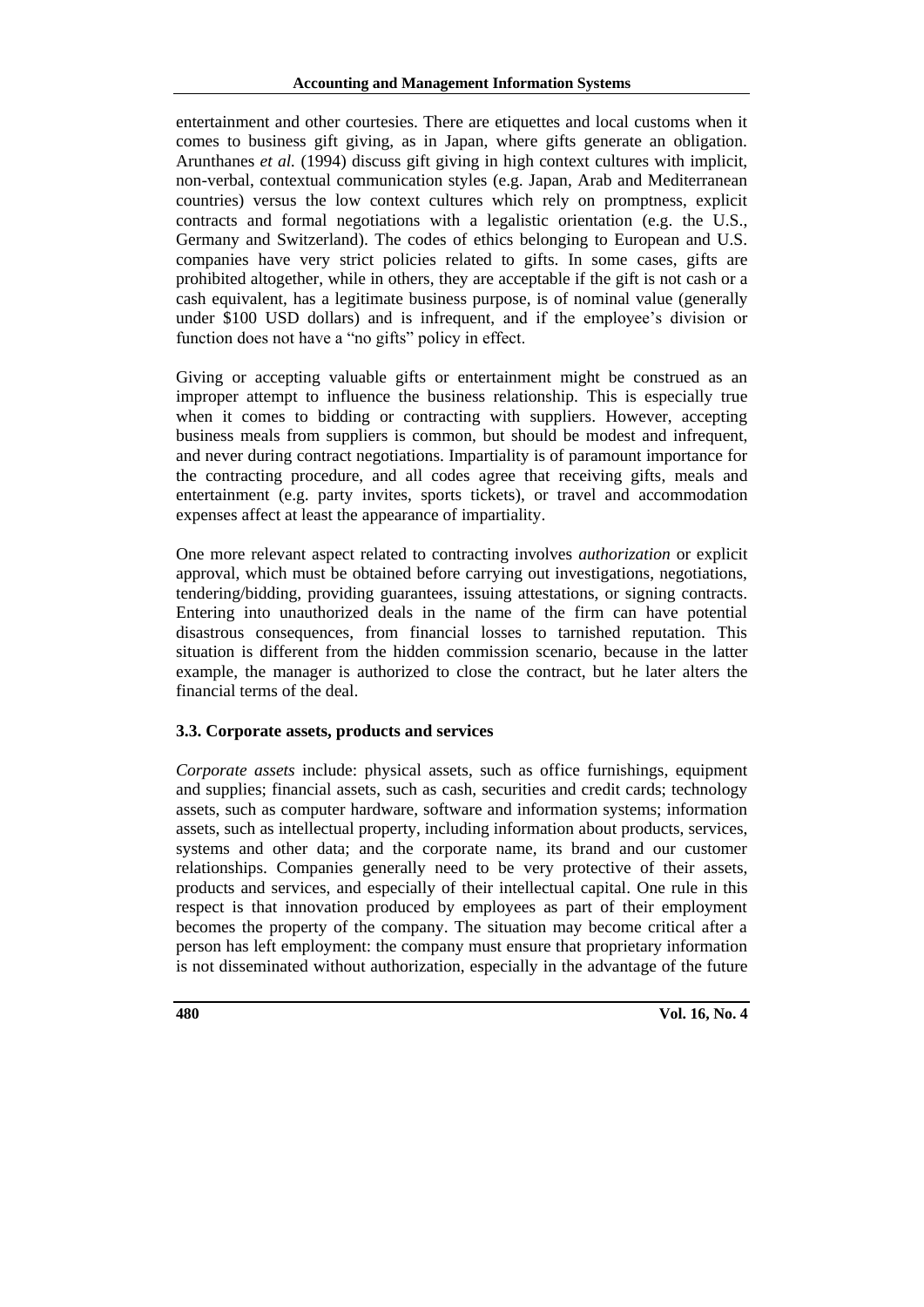employer (which may also be a competitor). For this reason, managers know that people carry sensitive information and must ensure employee loyalty.

From the very mundane act of printing personal documents on the company printer to using the company name for self-dealings (such as paid public speaking), any such instances may qualify as CIs. A firm needs to strike a balance between what it offers to employees and what is restricted to use. By allowing some assets, products or services to be used for free or in better terms, a firm can lower the propensity of its employees to deplete company resources.

Companies identify a CI whenever an employee uses the company's products, services or information in a way that improperly benefits a friend or family member, or creates the appearance that any employee has an unfair advantage over outside users. For example, an employee should never approve corporate accounts, services or credits for himself, her friends, or family members. The approval of accounts, services or credits is very traceable because integrated information systems keep logs and records of every decision, and it is easy to implement formal safekeeping in this respect. However, the situation in which a manager may grant his employees unfair advantages, in return for other types of favors, is a clear statement of a conflict of interests which is hard to investigate and which may harm the organization on the long term. For many people, helping their peers and family members is more important than loyalty to the employer, which may give rise to a conflict of interest.

#### **3.4. Insider trading and personal investments**

*Insider trading* is a strongly regulated criminal offence in all countries with a functional financial market. However, most codes of ethics also address it because employees are usually tempted to do just that: to use material, non-public information obtained in the course of their work to trade the company's securities or instruments of another entity with which the company the business, such as a supplier or business partner.

"Tipping" is also a violation of the code and state law. Tipping arises when material, nonpublic information about a company is disclosed to someone else, and that person trades stock of that company while in possession of the respective information. Moreover, the prohibition on tipping also covers discussing sensible information with other company employees, unless they have a business need to know. Tipping is an offence even if the employee did not personally make any trade based on the respective piece of information.

Information is "material" if it can convince a reasonable investor to buy or sell; information is "nonpublic" if it has not yet been released through the official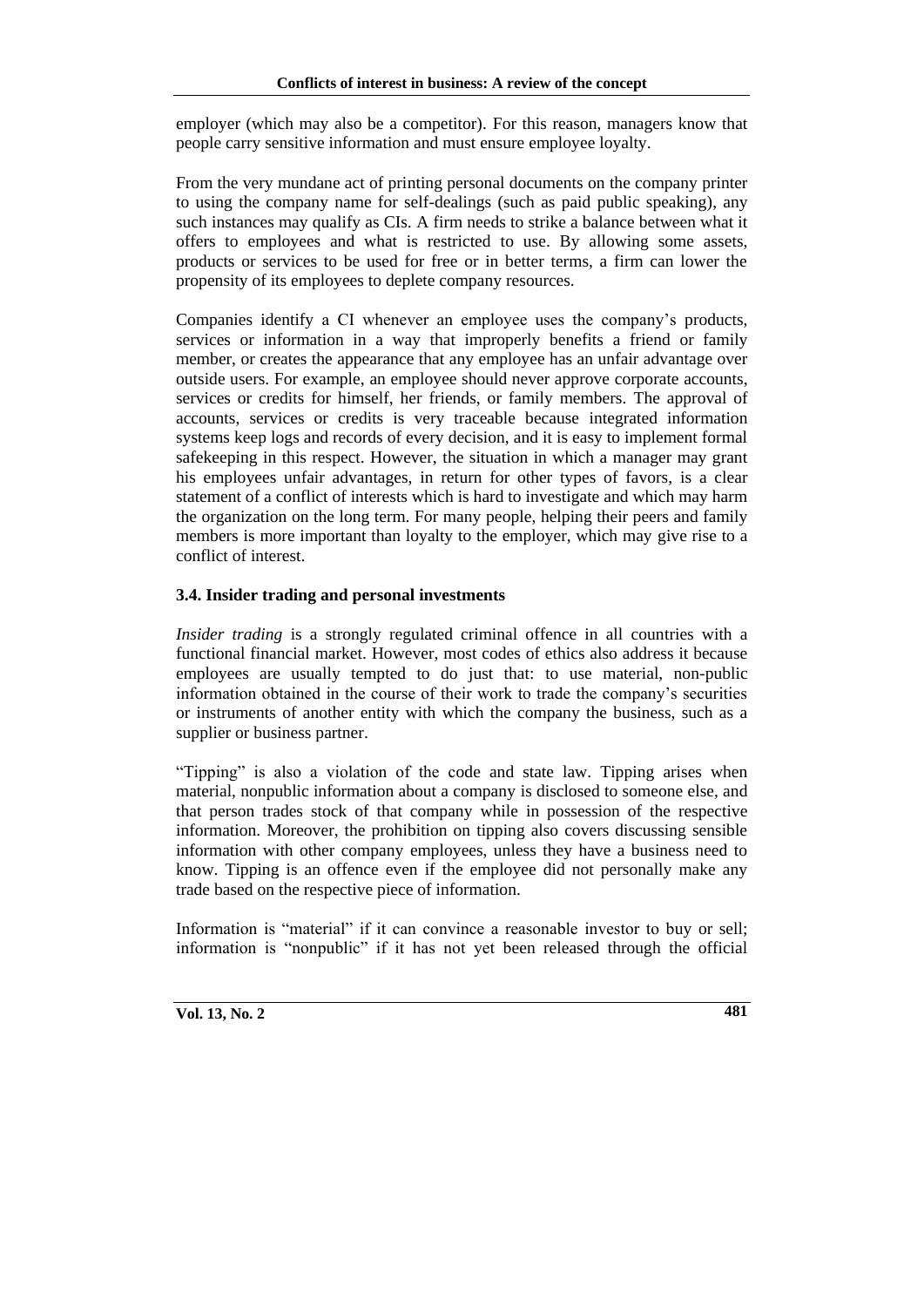communication channels and if the market has not yet absorbed the information in the valuation of publicly traded securities. In other words, insider trading affects market efficiency and leads to illegal financial gains for the insider. Examples of material, nonpublic information include: nonpublic financial results, development of a significant new product, unannounced mergers or acquisitions, pending or threatened litigation, or advance notice of changes in senior management.

Employees of financial institutions have a large array of *investment opportunities* on their hands and the relevant knowledge to buy or sell securities for their own portfolio. In this respect, CIs may arise whenever an employee: resorts to shortterm or speculative trading; makes trades in possession of confidential information relating to those securities; goes beyond her financial means (and borrows funds from friends, co-workers or unauthorized money lenders); or invests in competitors, such as banks, lenders, private equity firms, asset managers, depository institutions, credit unions, investment banks, insurance agencies, and securities brokers, dealers and underwriters. These restrictions usually apply to clients or suppliers: while negotiating a contract with a third-party, employees are prohibited to invest in the securities of that entity. The rationale behind these rules is that any improper handling of personal investments could undermine the credibility of the employee (as a financial expert) and the company's.

#### **3.5. Competitors**

*Leaking information* to competitors either through outside employment or industrial espionage is one of the most serious blows to business profitability and is generally followed by employment termination and legal actions. Most employees sign confidentiality agreements upon hiring and have explicit prohibition of contact with competitors. Examples of confidential information include plans, earnings, business forecasts, financial forecasts, market share, costs and margins, distribution methods, competitive bids, discoveries, technologies, and personnel.

Companies are especially wary about *agreements between corporate employees and a competitor* about aspects such as pricing, bidding, deal terms, wages or the allocation of customers and markets. Also, contacts with competitors readily create at least the appearance of a conflict of interest. Another side of the coin is when the company obtains unauthorized information about a competitor, through illegal channels (leaks). Although highly advantageous to the company, this is still a very serious CI. If fair competition is at the heart of the business, the CEO should inform the Board of Directors, and together they should discuss how to address the situation and not use the respective information.

However, there are cases in which *employees themselves compete with the company*, as in the case in which an employee is developing his own products or inventions that relate to the company's existing or anticipated products and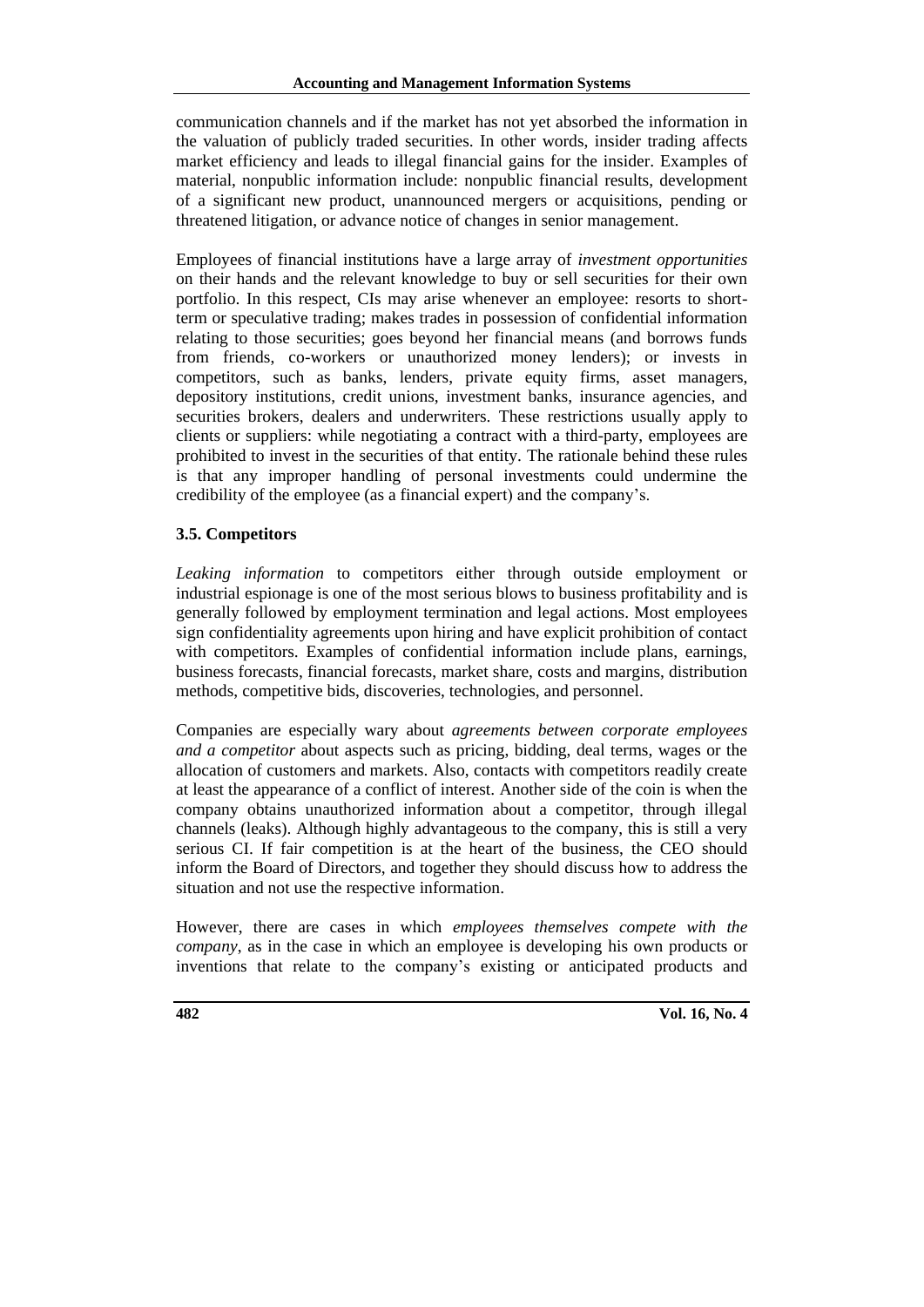services, or are developed using corporate resources. These situations are likely in high-tech companies where programmers may choose to develop for their own personal projects, which may be based on proprietary knowledge or may use company development tools. Another type of CI appears when the employee wants to sell his own product through the official corporate online store. These cases can be easily resolved if the company chooses to incorporate that side-project into their strategy or future products.

#### **3.6. Corporate image and reputation**

Corporate image is an asset, which includes the name, logo, brand, as well as a reputational component – the public perception of that company (Gray & Balmer, 1998). In the *social media* (here including online technical forums), employees of high-tech companies can be very active discussing the company's products. Overly positive product reviews promoted by company employees may actually create a negative stream of comments that affect company reputation. The reverse is also true: being excessively critical of a company product may create a conflict between the employee's duty of loyalty and his interest of self-promotion. Fairness in judgement is the best choice, while any employee must be aware that he is always publicly perceived as a representative of the company, and anything he says can be viewed as an official statement.

Corporate image is involved whenever an employee (including officers and directors) are engaged in *public speaking* that relate to the business or their own interests. Employees must obtain authorization from their managers because the public tends to associate the speaker (and the content and quality of her presentation) with the corporate image. The same restrictions apply to publishing articles or books where the author identifies himself as an employee or officer of the company. Such publications can be technical (about the company's products or services) or general business and management literature. The real danger concerning such publications is that the employee could break confidentiality agreements related to disclosing business processes and strategy.

#### **3.7. An overview of content analysis**

As a conclusion to this section, I have summarized the results of content analysis in *Table 2*. Having put corporate interest and self-interest in parallel gives us a very relevant outlook on the scale and diversity of ethics violations falling under the generic term of conflict of interest.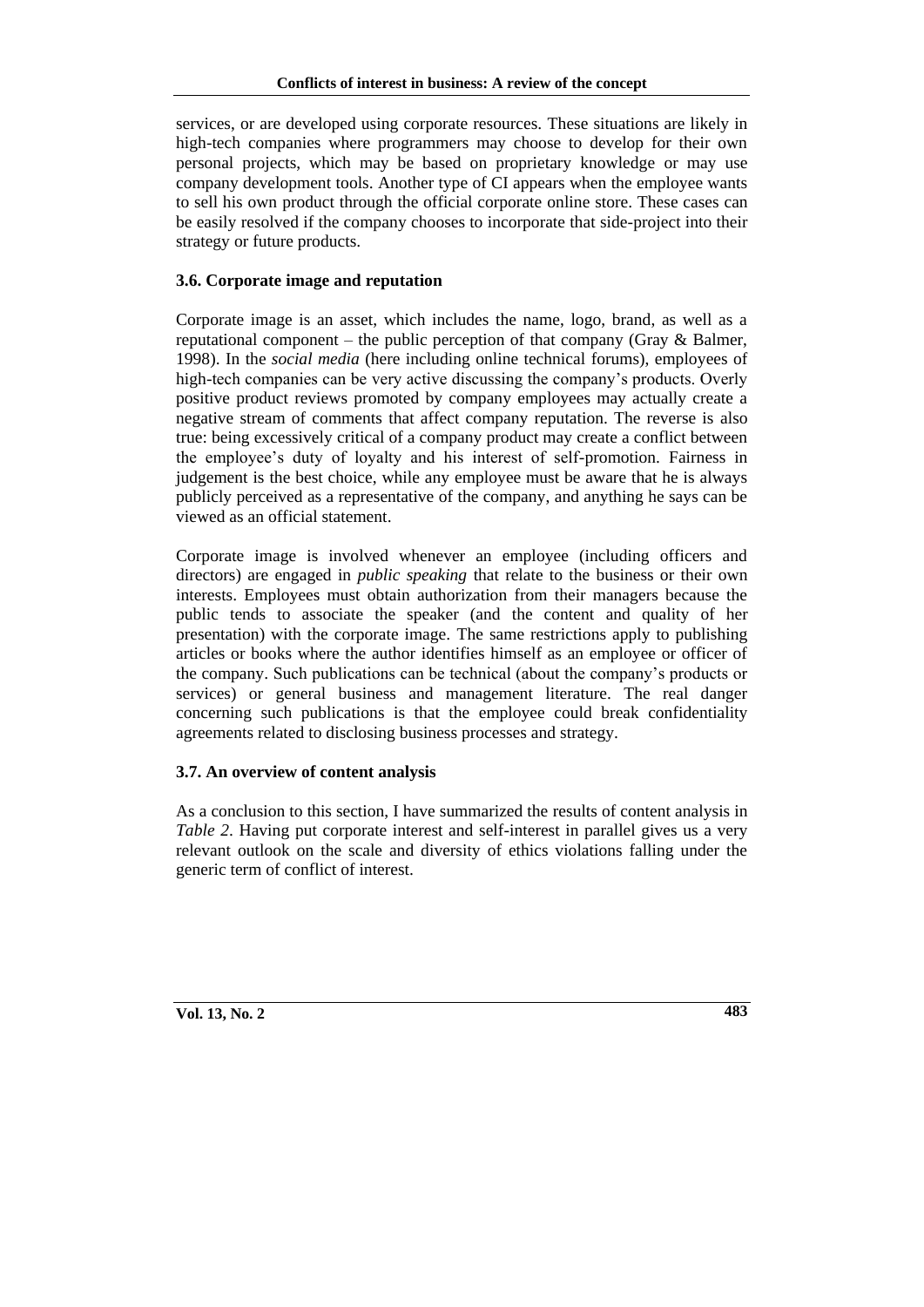| Area             | <b>Corporate interest</b>    | <b>Personal interest</b>              |  |  |
|------------------|------------------------------|---------------------------------------|--|--|
| Employment       | Fair employment              | Nepotism                              |  |  |
|                  | Loyalty and dedication       | Outside employment                    |  |  |
|                  | <b>Efficient</b> supervision | Responsibility over family members    |  |  |
|                  | Good workplace morale        | Romantic relationships / harassment   |  |  |
|                  | Control over working         | Idleness and procrastination          |  |  |
|                  | time                         |                                       |  |  |
| Contracting      | Fair contracting and         | Business with family members          |  |  |
|                  | impartiality                 | Hidden commissions                    |  |  |
|                  |                              | Gifts and hospitality                 |  |  |
|                  | Proper authorization         | Personal interests from negotiations, |  |  |
|                  |                              | tendering/bidding, contract signing   |  |  |
| Assets           | Control over assets          | Personal use                          |  |  |
|                  | Protection of intellectual   | Dissemination with third-parties      |  |  |
|                  | capital                      |                                       |  |  |
| Financial market | Fair valuation               | Insider trading                       |  |  |
|                  | Professional and impartial   | Gains from personal investments       |  |  |
|                  | investment strategies        |                                       |  |  |
| Competitors      | Competitive advantage        | Financial benefits from competitors   |  |  |
|                  | Copyright protection         | Outside inventions related to         |  |  |
|                  |                              | corporate products                    |  |  |
| Public image     | Good reputation              | Self-promotion                        |  |  |

| <i>Table 2.</i> An overview of conflicting interests in business |  |  |  |  |  |  |
|------------------------------------------------------------------|--|--|--|--|--|--|
|------------------------------------------------------------------|--|--|--|--|--|--|

## **4. A model for dealing with conflicts of interest**

Codes of conduct usually describe different types of conflicts of interest, but they do not explain why they are so. The present paper has aimed to fill the gap and create this double perspective: the corporate interest and the self-interest of the employees. As stated in the **Introduction**, these conceptual separations are often blurry. In many cases, especially for small firms, there is an overlap between the company's interest and the personal interest of the employees. The alignment of these two types of interest is beneficial to the firm because it keeps the employee loyal and devoted to the economic interest of the firm. This situation occurs whenever the economic resources of the firm are confounded with the personal resources of the employee.

When the company's resources (assets, employment, working time, innovation, business relations) become impersonal, a classic governance problem appears: the separation of ownership and control (Berle & Means, 1932). All employees have some limited degree of control over company resources, with the CEO having the most control. At this point, the corporate interests and the personal interests become divergent, and conflicts of interest may appear. From this point, the CI is a latent state: circumstances can trigger CIs, but most of these are under the control of the employee.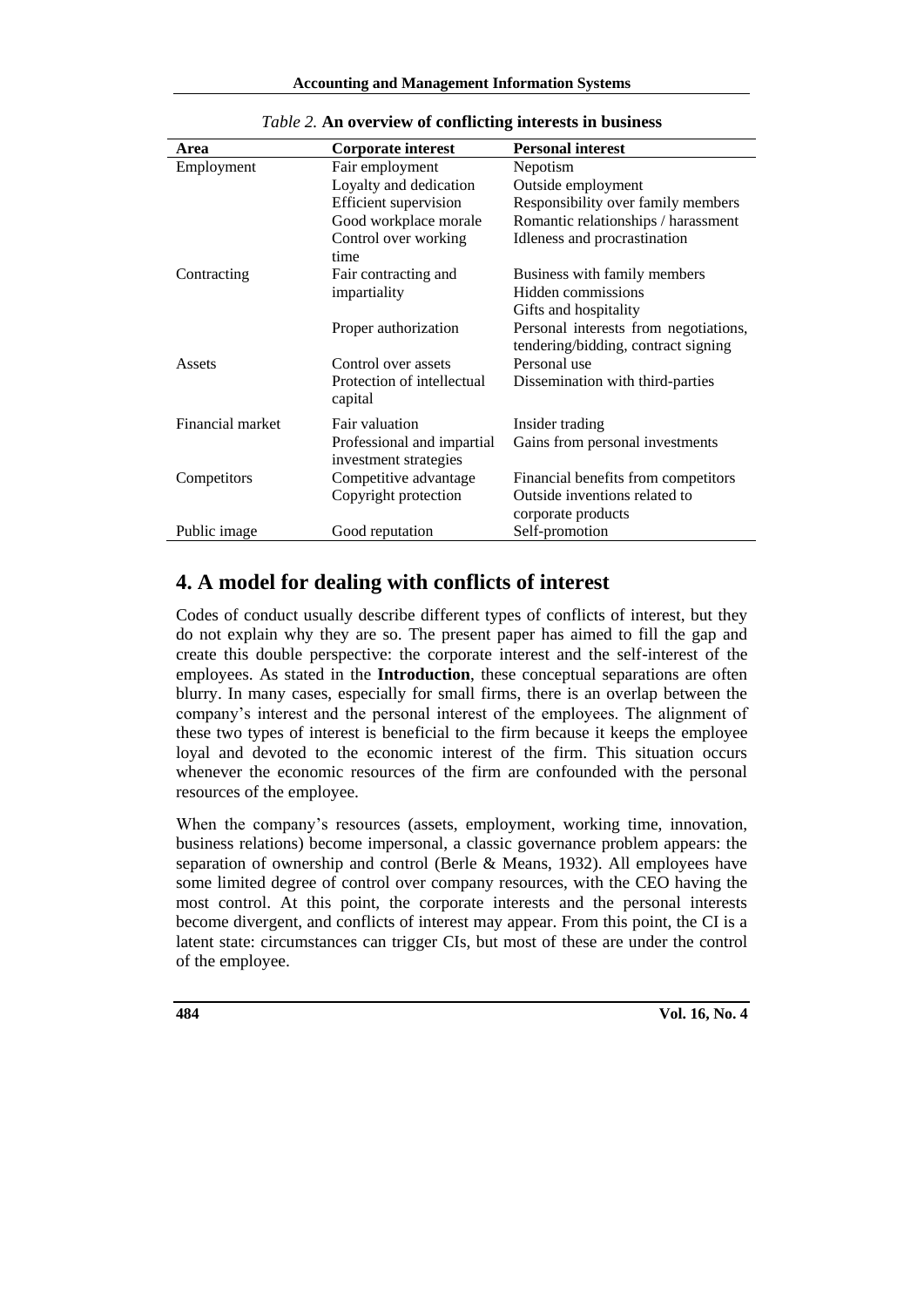People may enter into CIs for three reasons which act concurrently: (a) out of ignorance: they are not aware of the rules, although most people would have the intuition of a conflictual situation; (b) because self-interest is too strong and the situation is advantageous to the employee; and (c) because it is common practice (the social norm). In brief, people usually estimate costs and benefits of entering a CI, even if they may not perceive it as a CI or may not be totally aware of the costs (administrative or legal consequences). In general, this estimation is biased towards the benefits of a particular situation, assuming that self-interest is an automatic response. This argument is graphically represented in *Figure 2*.

Considering that the CI is a romantic relationship between the supervisor and a team member, the cost of resolving a CI would be employment termination for both of them. Even if "love is blind", a romantic affair in the office can also be avoided after a mature conversation, if it would be seen (by the code of ethics or other people) as a conflict of interest. In case (a), the team member has monetary incentives to not avoid the CI because he would get better evaluations and subsequent bonuses from a biased supervisor. For the manager, the monetary incentives are replaced by sexual or emotional gratification (which do not have a value function attached). In case (b), there are no monetary incentives to enter the romantic relationship, because the fear of employment termination is greater than the potential rewards of this relationship. In cases (c) and (d), the benefits are varying over time. If the beneficial outcome for the employee is increasing proportionally to the amount of time passed (c), there is a certain point at which the benefits extracted from the CI surpass the costs of resolving the CI. If the benefits are decreasing, the employee will be tempted to resolve the CI and to end the relationship or to move to another department (d). One may argue that this view of starting or ending romantic relationships (the object of the conflict of interest) is overly cynical, but the fact that people take advantage of such relationships to advance their careers proves that this line of reasoning is embedded in the motivation of engaging in intimate affairs at the workplace.

Cognitive psychology research has tested the hypothesis that humans are rational beings guided by careful reasoning over costs and benefits of future actions. Schneider and Shiffrin (1977) have introduced the notions of automatic and controlled processing, which can be applied to ethical reasoning as well (Moore & Loewenstein*,* 2004). Automatic decision-making assumes that ethical decision are taken based on preformed patterns of action, which rely on a attitudinal basis regarding one's social environment. Controlled decision-making appears on demand, it is resource-intensive and seeks to create new patterns of action or to change existing ones.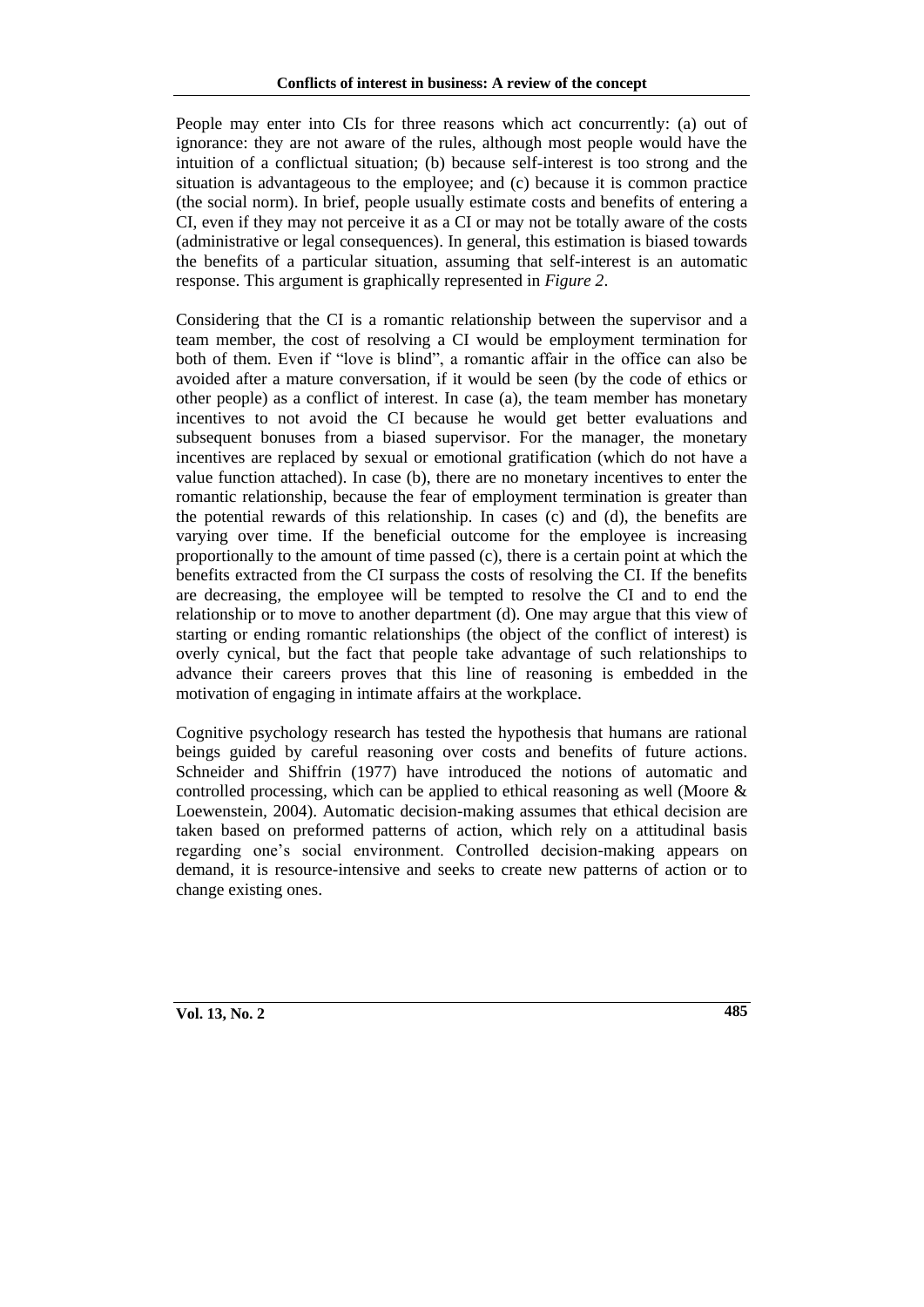![](_page_14_Figure_1.jpeg)

*Figure 2.* **Benefits and costs associated with conflicts of interest**

The moral imperatives that we internalize through childhood can be seen as instances of automatic ethical reasoning. For example, we normally do not question the imperative "do not steal" every time we go into a store to get food. In contrast, controlled decision-making is set to be triggered whenever we are in an ethical dilemma. At this point, we balance diverse possibilities of action, either through the deontological ("it is forbidden to do that"), the utilitarian ("it is ok to do that if everyone will be ok") or the non-ethical view ("it is ok as long as I do not get caught"). Solving ethical dilemmas generally require a substantive effort, a time perspective and the anticipation of consequences, in a probabilistic manner. This process is costly and thus infrequent. A much more easy way is to adopt already available ethical solutions and to apply them to cases following a certain blueprint. The purpose of codes of conduct is to offer such ethical solutions for corporate employees to adopt as default patterns of action.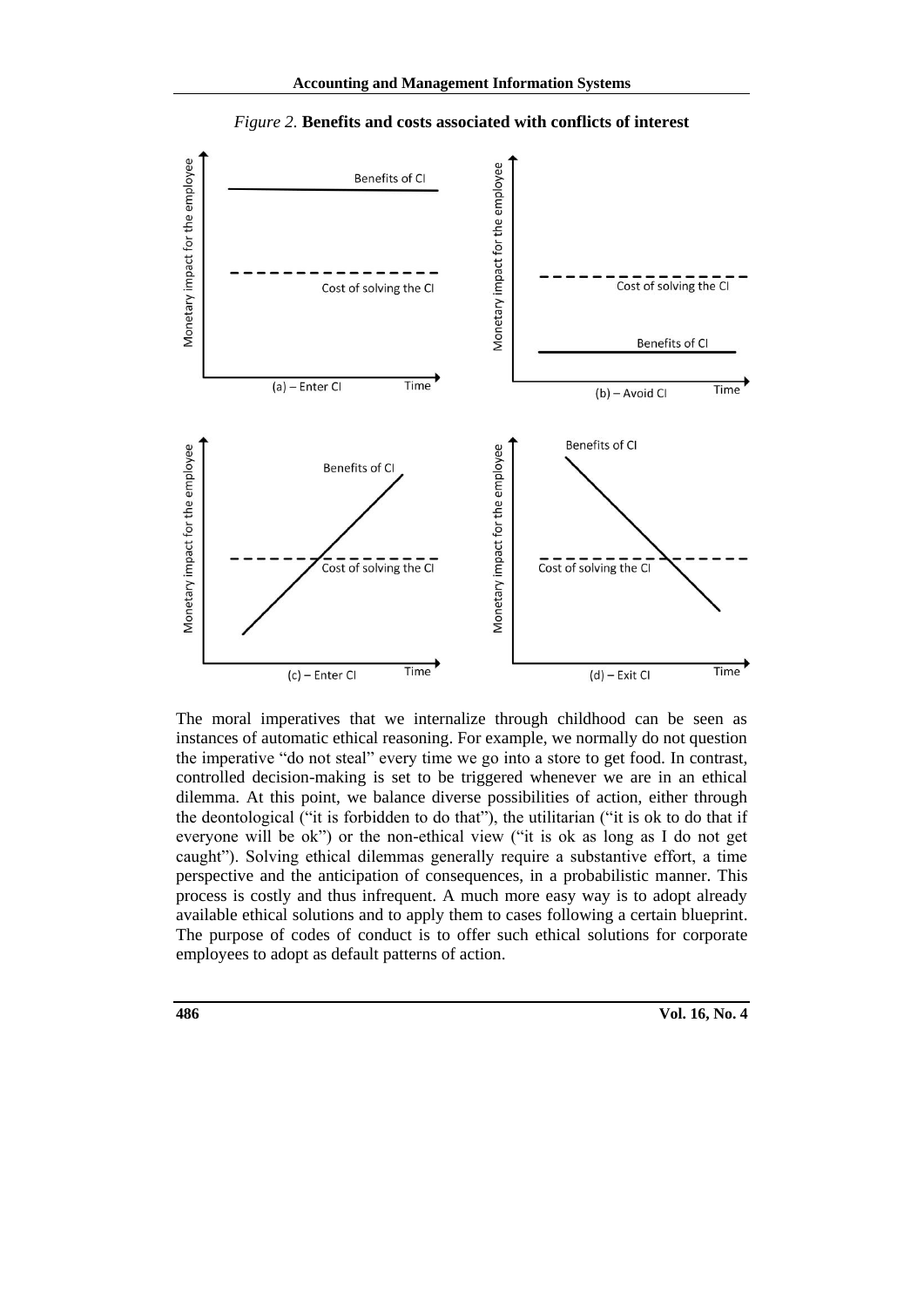Traditional economic models of rationality would assume that people can perform optimally in playing dual roles, making unbiased judgments when it is in their interest to do so. Moore *et al.* (2010) have shown that the psychology of conflict of interest is at odds with the way economists routinely think about the partisan thinking and acting. Once primed into a partisan role (assuming a certain ethical stance), people find it difficult to extricate themselves from this role and make a neutral judgement, even if they are expressly told to do so. Moreover, they honestly believe that they are acting impartially, although the empirical evidence shows otherwise. These results show that automatic decision-making takes precedence over controlled reasoning, and that preformatted solutions work more efficiently (effortlessly) and unconsciously. The cited paper shows that unethical (biased, partisan) decision-making, once primed, becomes the automatic way of action and is consolidated. Well-thought codes of conduct and ethical training are an effective way to automatize the decision-making process in the right direction, and to avoid conflicts of interest as much as possible.

## **5. Conclusions**

From a psychological perspective, self-interest is an automatic response, in line with an evolutionary self-preservation instinct. Automatic responses can also be formed, through operant conditioning (reinforcement or punishment) or through priming (exposure to one stimulus can influence the response to another stimulus). From a utilitarian point of view, entering or avoiding CIs is planned behavior and it relies on an evaluation of costs and benefits in a time perspective. Refraining from using corporate resources for personal gain is a calculated, difficult and therefore ethical response, which demands education and the existence of explicit guidelines. These two perspectives are not contradictory: they merely describe the "dual processing" mechanism of the human mind in relation to an actual or potential ethical dilemma. Or should we say the "interest serving" dilemma?

Self-interest is identical to the economic interest of the firm only in the case of the entrepreneurial venture. In any other situations, personal interests diverge (sometimes significantly) from the corporate interest. Companies have several possibilities to prevent conflicts of interest: protecting data privacy, implementing stricter procedures for employment and contracting, setting up detailed supervision criteria and peer review, establishing quantitative measures for gifts and entertainment (either given or received), creating an Ethics Committee and providing ethical training to all employees. Most of all, companies foster an ethical climate if the managers act ethically at all times and offer a personal example of irreproachable conduct.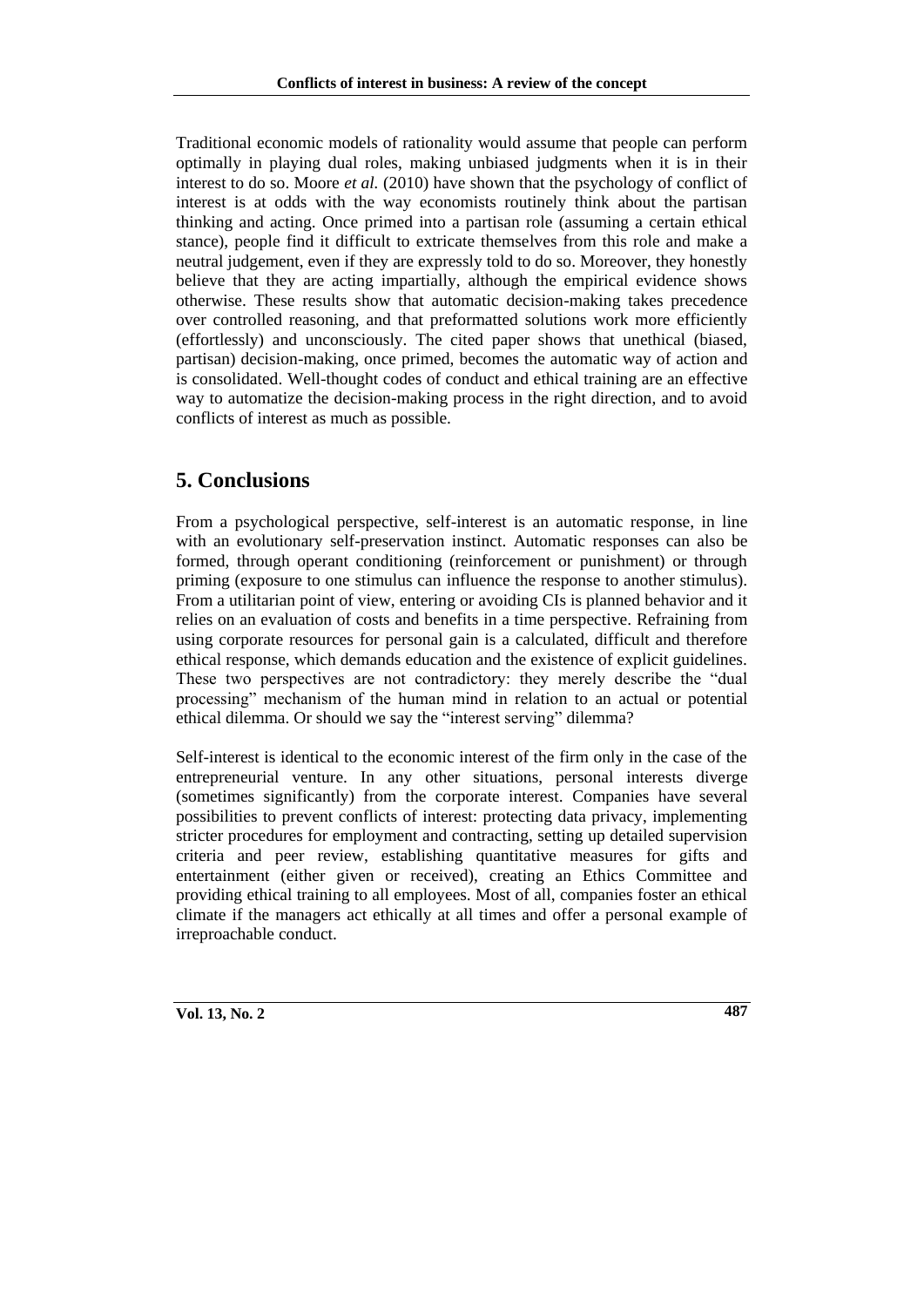Preventive measures are much easier and less costly to implement than corrective actions with regard to conflicts of interest. However, critics may argue that opportunistic behavior is likely to make agents run afoul of principals, which warrants governance mechanisms to align the interests of agent and principal. Thus, self-supervision may become a breeding ground for taking advantage of principals. To be consistent with agency theory, self-supervision could also be compelled by an exogenous variable that contributes to discipline the agent (a case in point could be the reputational implication of failing to self-supervise).

#### **Acknowledgements**

The paper was presented at the 12th edition of the International Conference Accounting and Management Information Systems (AMIS 2017) held at the Bucharest University of Economic Studies, on June 7-8, 2017, in Bucharest, Romania.

#### **References**

- Arasli, H., & Tumer, M. (2008) "Nepotism, favoritism and cronyism: a study of their effects on job stress and job satisfaction in the banking industry of North Cyprus", *Social Behavior and Personality: An International Journal*, vol. 36(9): 1237-1250
- Arunthanes, W., Tansuhaj, P. & Lemak, D.J. (1994) "Cross‐cultural business gift giving: A new conceptualization and theoretical framework", *International Marketing Review*, vol. 11(4): 44-55
- Axelrod, R. (1967) "Conflict of interest: an axiomatic approach", *The Journal of Conflict Resolution*, vol. 11(1): 87-99
- Berle, A. A., & Means, G. C. (1932) "Property in transaction, the appearance of the corporate system, the concentration of economic power", in *The Modern Corporation and Private Property*, McMillian, New York, NY (1932)
- Dalton, D. R., & Daily, C. M. (2001) "Director stock compensation: an invitation to a conspicuous conflict of interests?", *Business Ethics Quarterly*, vol. 11(01): 89-108
- Gray, E. R., & Balmer, J. M. T. (1998) "Managing corporate image and corporate reputation", *Long Range Planning*, vol. 31(5): 695-702
- Gupta, R., Hershey, D. A., & Gaur, J. (2012) "Time perspective and procrastination in the workplace: An empirical investigation", *Current Psychology*, vol. 31(2): 195-211
- Ivanova, M. R. (2017) "Institutional investors as stewards of the corporation: Exploring the challenges to the monitoring hypothesis", *Business Ethics: A European Review*, vol. 26(2): 175-188
- Luebke, N. (1987) "Conflict of interest as a moral category", *Business & Professional Ethics Journal*, vol. 6(1): 66-81